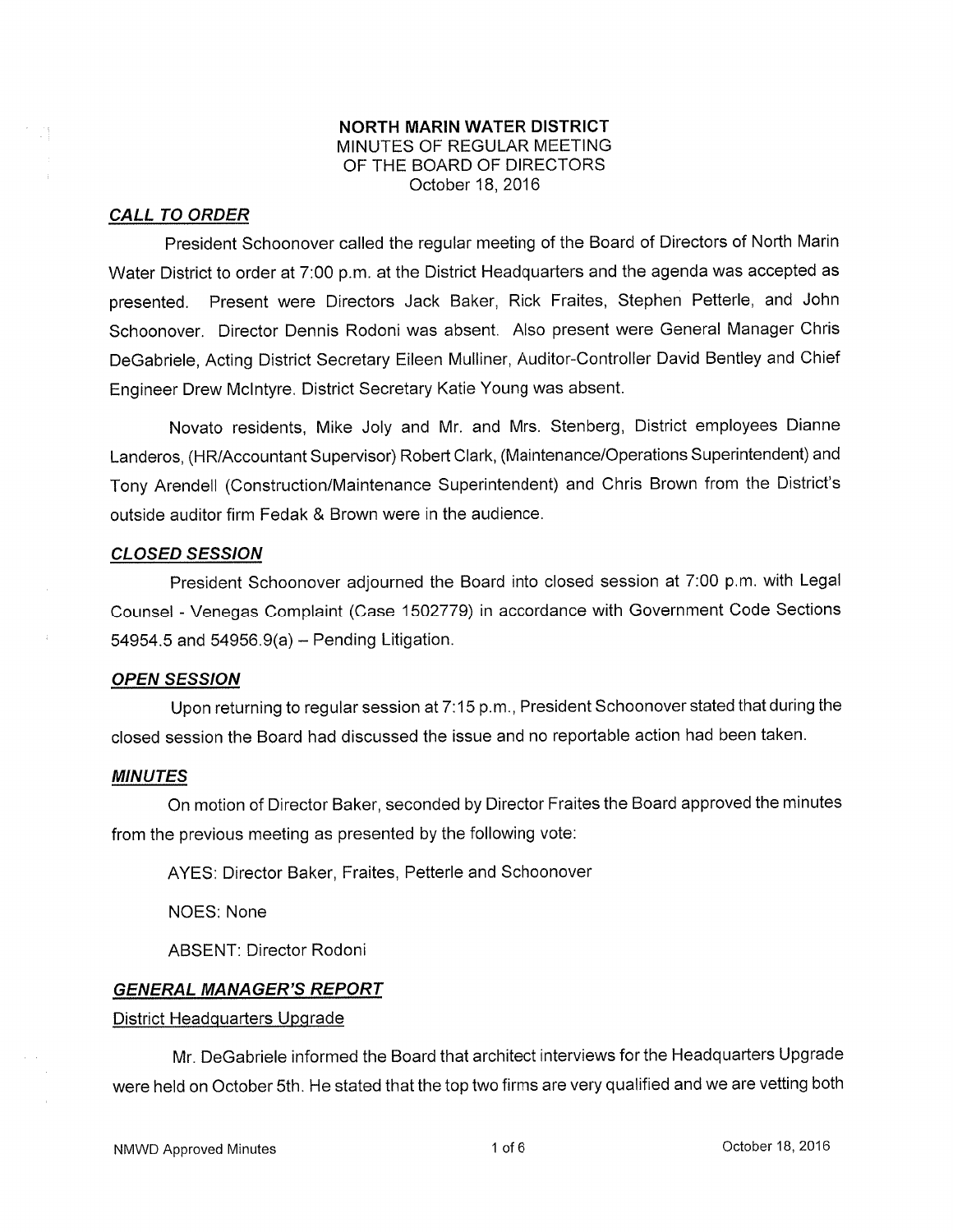through their references at this time. He noted that staff is confident that either firm being considered can perform the work.

# Chief Enqineer lnterviews

Mr. DeGabriele advised the Board that staff is interviewing the top two candidates for the Chief Engineer position this week. He noted that one is from Sonoma County and the other from Southern California.

## National Marine Fisheries Service (NMFS)

Mr. DeGabriele informed the Board that he met with NMFS staff and the District's fishery consultant and stated that it was a good meeting but start of the habitat survey work above Stafford Lake has been delayed. He noted that the final steelhead recovery plan has been released.

## MPWA

Mr. DeGabriele advised the Board that he and Mr. Mclntyre attended the MPWA meeting to discuss the trench standards revisions.

# Fish Ladder Ribbon Cutting

Mr. DeGabriele informed the Board that on November 2<sup>nd</sup> SCWA will hold the Fish Ladder Ribbon Cutting.

## **STAFF/DIRECTORS REPORT**

Director Fraites requested the District document the timeline of discussions with Grossi Dairy regarding manure disposal on the Stafford Lake Watershed.

# OPEN TIME

President Schoonover asked if anyone in the audience wished to bring up an item not on the agenda and there was no response.

# ACTION CALENDAR

# REQUEST FOR ADDITIONAL BILL ADJUSTMENT - STENBERG

Mr. Bentley introduced Steve and Karen Stenberg at 2305 Laguna Vista Drive who requested an additional bill adjustment. He advised the Board that the Stenberg's received a high bill in February based on December/January water use of <sup>1</sup>,239 gallons per day compared with 1 <sup>15</sup> gpd used during the same period prior year. Mr. Bentley stated that no leak was found, but the Stenberg's did discover that their neighbor, while remodeling, had run a hose from the Stenberg's spigot. He advised the Board that the Stenberg's neighbor paid one half of the bill and the District granted a bill adjustment reducing their net cost to \$0. He further stated that in August, the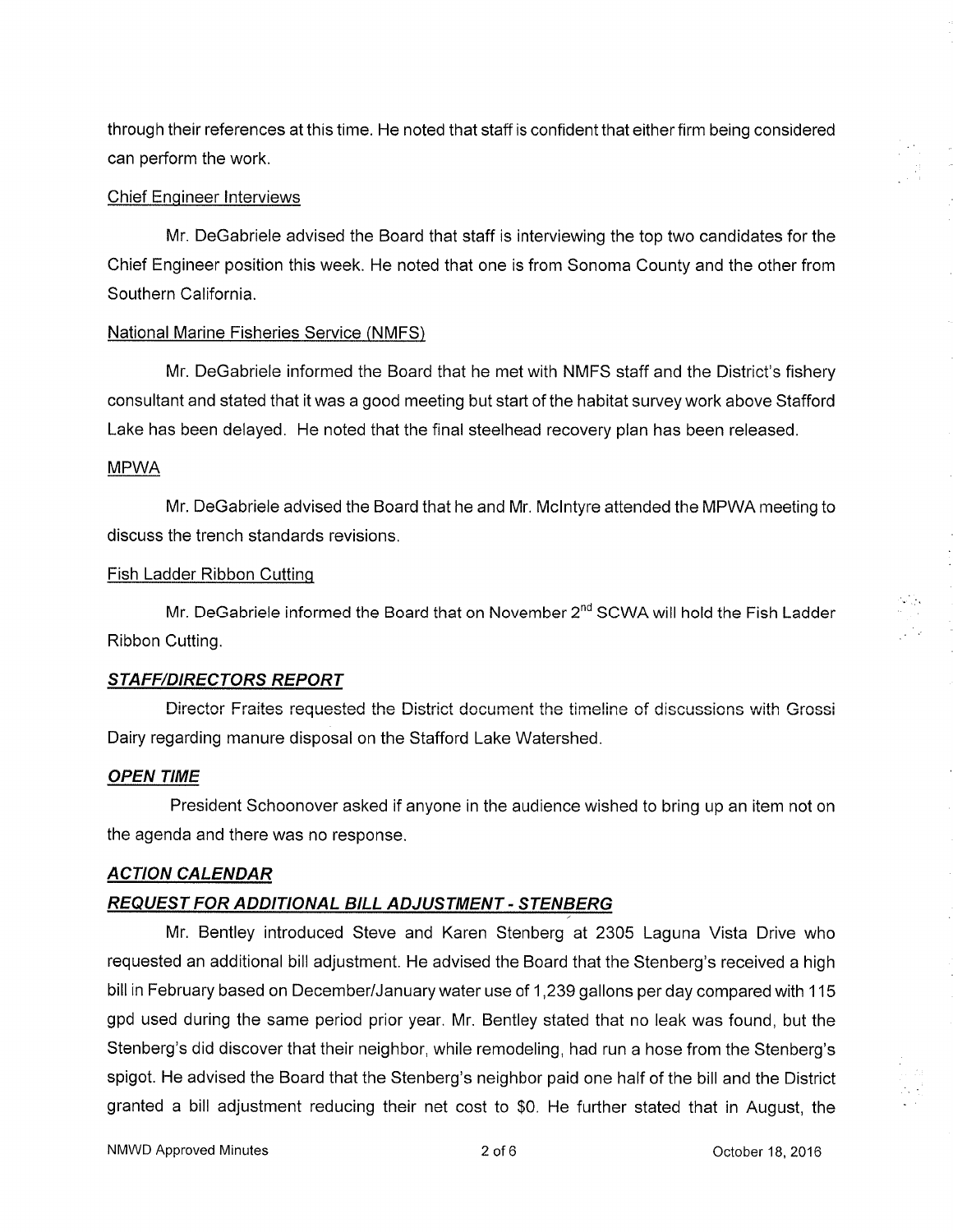Stenburg's received another high bill for use of 2,517 gpd during June/July when their prior year usage was 112 gpd. Mr. Bentley informed the Board that the District provided an additional bill adjustment and tested the meter which was found to be accurate, however the Stenburg's appealed saying there is simply no way they could use 131 ,000 gallons of water in a two month period.

The Stenburg's addressed the Board with their concerns and informed the Board that they now have locked their hose bib.

On motion of Director Petterle, seconded by Director Baker the Board approved allowing a full Bill Adjustment for the August bill without deducting the Bill Adjustment rendered in February, thus granting an additional \$327 credit by the following vote:

AYES: Director Baker, Fraites, Petterle and Schoonover

NOES: None

ABSENT: Director Rodoni

## OUTSIDE AUDITOR'S 2016 REPORT AND MANAGEMENT REPORT

Dianne Landeros introduced Chris Brown of Fedak & Brown, the District's Outside lndependent Auditor, who stated that the financial statements of the District present fairly in all material respects the financial position of the District as of June 30, 2016 and 2015 in accordance with accounting principles generally accepted in the United States. He noted that this unmodified opinion is the best or highest opinion that an outside auditor can render on an entity's financial statements. Mr. Brown commented that the audit went very well, that the District accounting staff do a good job and congratulated the District on the 2015 GFOA award for reporling excellence. He further opined that the District's net position or bottom line is 3.5 to 4 months of operating expenses which is good and the pension plan is 78% funded which he also opined is good.

Director Fraites inquired about some of the info in the financialhighlights as did Mr. Joly. Mr. Brown answered accordingly.

On motion of Director Petterle, seconded by Director Baker, the Board accepted the Outside Auditor's FY15/16 Financial Report and Management letter by the following vote:

AYES: Director Baker, Fraites, Petterle and Schoonover

NOES: None

ABSENT: Director Rodoni

NMWD Approved Minutes and the state of  $\sim$  3 of 6  $\sim$  October 18, 2016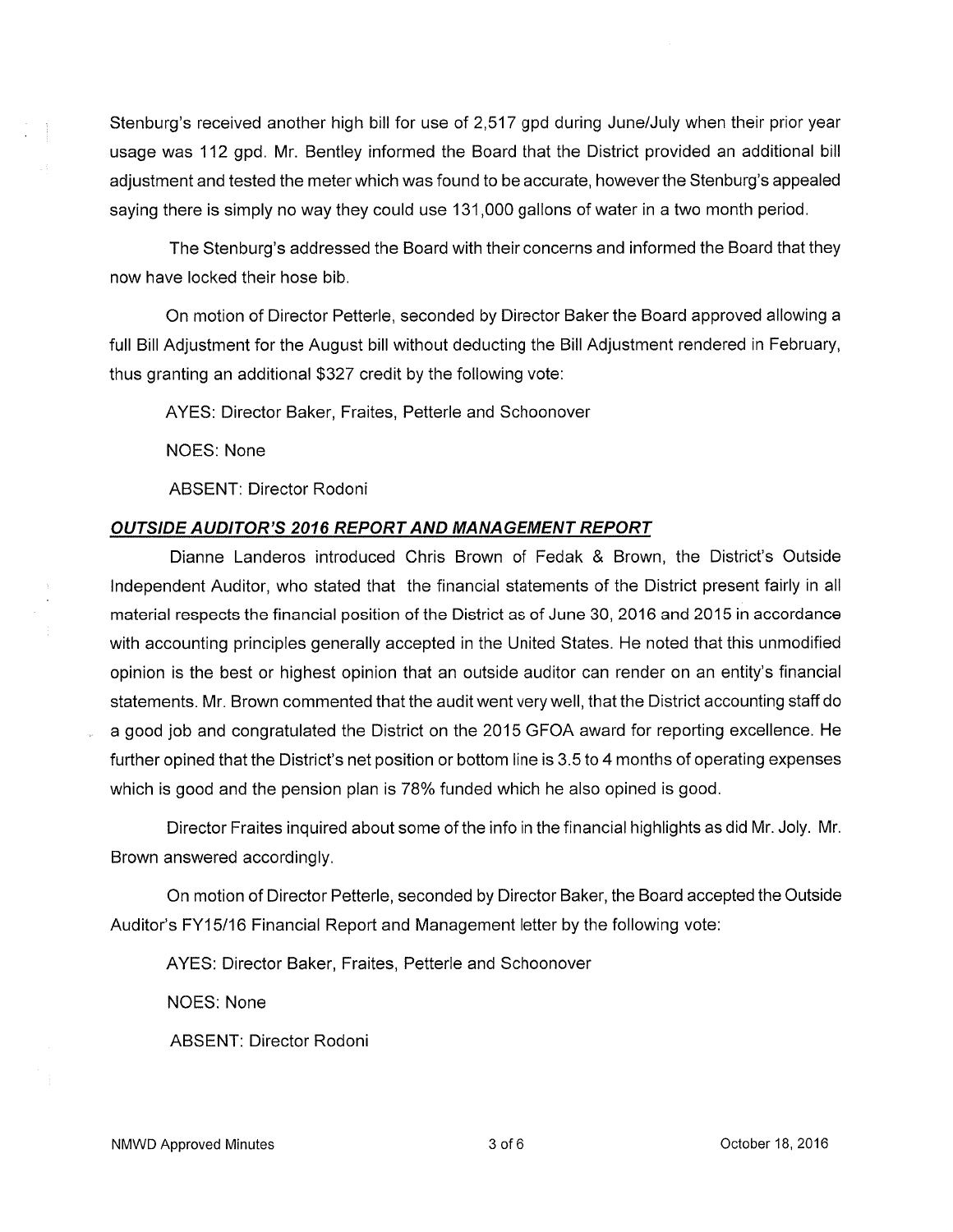# STATEMENT OF INVESTMENT POLICY

Mr. Bentley provided the Board with the District's Statement of lnvestment Policy regarding collateralization of District's deposits. He advised the Board that the proposed clarification now requires that no more than 2/3rds of District's deposits must be in a bank and collateralized by nongovernment guaranteed mortgage backed securities with the remainder backed by government guaranteed mortgage back securities or non-mortgage backed securities. Mr. Bentley advised that this investment policy wrinkle is unique to the District and is not part of the government code or, to the District's knowledge, any other government agency. He stated that the goal of this collateralization restriction is to limit risk to the District from uninsured deposits. Mr. Bentley requested that lnvestment Policy Section 13 be revised to reflect this clarification.

On motion of Director Fraites, seconded by Director Baker, the Board approved revision to the Investment Policy Section 13 by the following vote:

AYES: Director Baker, Fraites, Petterle and Schoonover

NOES: None

ABSENT: Director Rodoni

# QUARTERLY FINANCIAL STATEMENT

Mr. Bentley provided the Board with the Quarterly Financial Statement which shows that water sales are up significantly in this quarter compared to one year ago. He projects that annual water sales should reach 2.8BG, where 2.5BG was budgeted for this year. He stated that all improvement districts are operating in the black through the first quarter, yet advised that the Sonoma County Water Agency bills for wholesale water deliveries are high and that there may still be a problem with the SCWA delivery meters.

# **MONTHLY PROGRESS REPORT**

Mr. DeGabriele provided the Monthly Progress Report for September. He stated that water production is up 48% compared to one year ago yet is still below 2013 water production, the State's metric for water conservation. He noted that in West Marin water production is up 9% for the first quarter. Mr. DeGabriele advised the Board that Stafford Treatment Plant water production is up 14% compared to last year at this time and Recycled Water Production is up 20%. He stated that Stafford Lake holds 42% of capacity and Lake Mendocino holds nearly 53,000AF, while Lake Sonoma holds nearly 210,0004F. Mr. DeGabriele apprised the Board that complaints are up across the board principally due to customer and District service leaks and high bill complaints. He reviewed the Customer Service Questionnaire and stated that 20% of questionnaires were returned from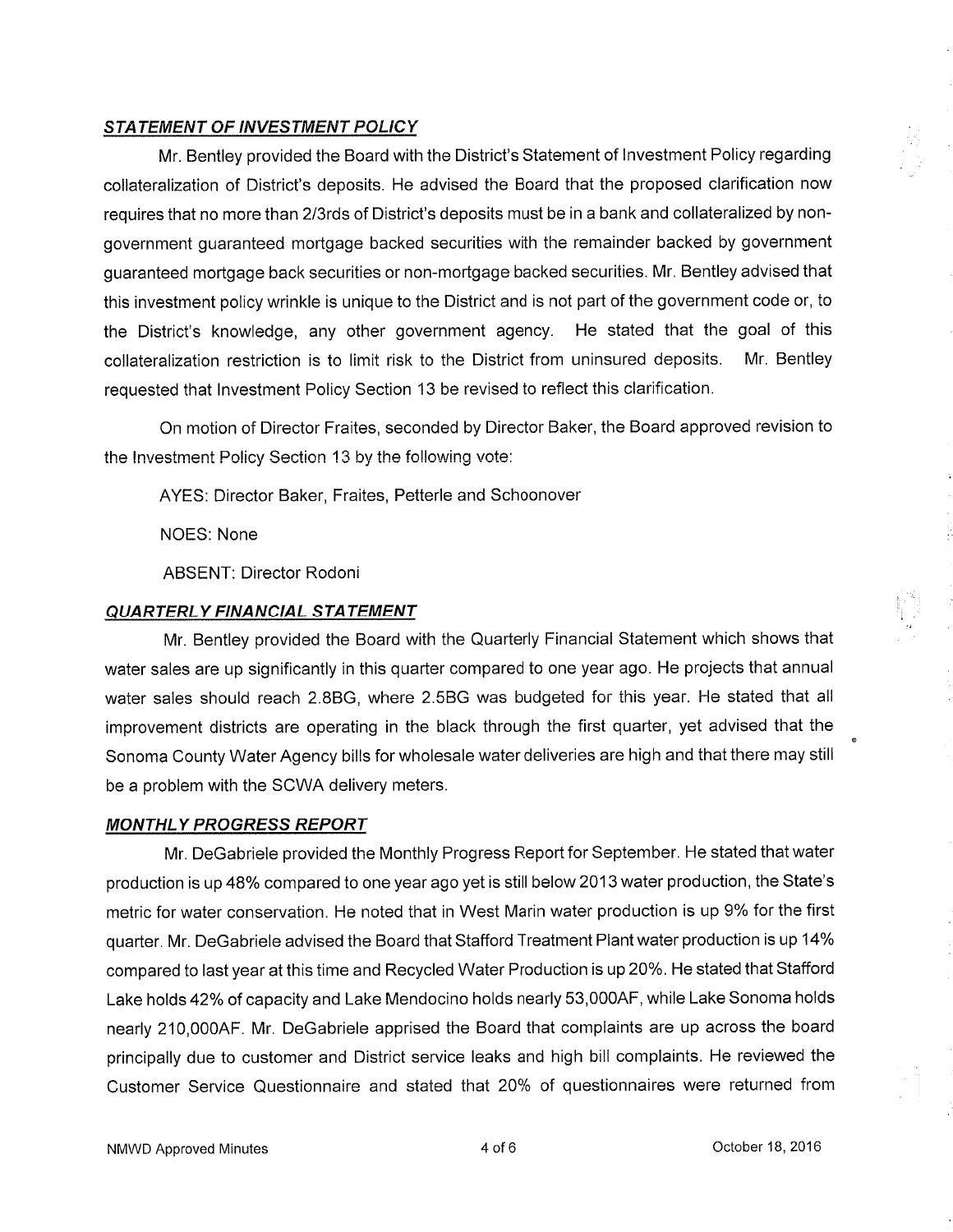customers and 94% of those returned show that the District is doing a good job. He noted that no negative complaints were received from returned questionnaires.

Mr. Bentley reported that District reserves now total \$13.6M and equals 90% of our annual operating expense, the District's target.

# CONSENT CALENDAR

 $\frac{1}{2}$  .  $\frac{1}{2}$ 

On the motion of Director Petterle, seconded by Director Fraites, the Board approved the following items on the consent calendar by the following vote:

AYES: Director Baker, Fraites, Petterle and Schoonover

NOES: None

ABSENT: Director Rodoni

## 45 LEVERONI CT.

The Board approved a Water Service Agreement for a new fire service at 45 Leveroni Ct which will serve a new BioMarin facility adjacent to CSW/Stuber-Stroeh's office. New facilities include 20ft of 6" lateral and a 6" fire service. Estimated cost is \$28,332. The Board approved Resolution 16-25 entitled: "Authorization of Execution of Water Service Facilities Construction Agreement with 790 Delong Ave, GP."

## REGULATION 109

The Board approved revision to Regulation 109, raising the Oceana Marin Sewer Service Charge to 922,600 from the current \$15,200 which became effective on July 1st. The Board approved Resolution 16-26 entitled: "Revision of North Marin Water District Regulation 109 -Oceana Sewer Service - Rates and Charges."

# PLUM STREET TANK PROPERTY EXCHANGE - GRANT DEED

The Board authorized a property exchange at Plum Street Tank enabling adjacent property owners to landscape a 180 sq/ft strip of land (approximately 40 ft long by 4.5 ft wide). ln return the District gained 160 sq/ft which provides improved access to and within the tank parcel. The Board approved Resolution 16-27 entitled: "Authorization of Execution of Plum Street Tank Site Corporation Grant Deed (Portion of) to Jane Prosser and Eugene Rhim of 15 Zandra Place,"